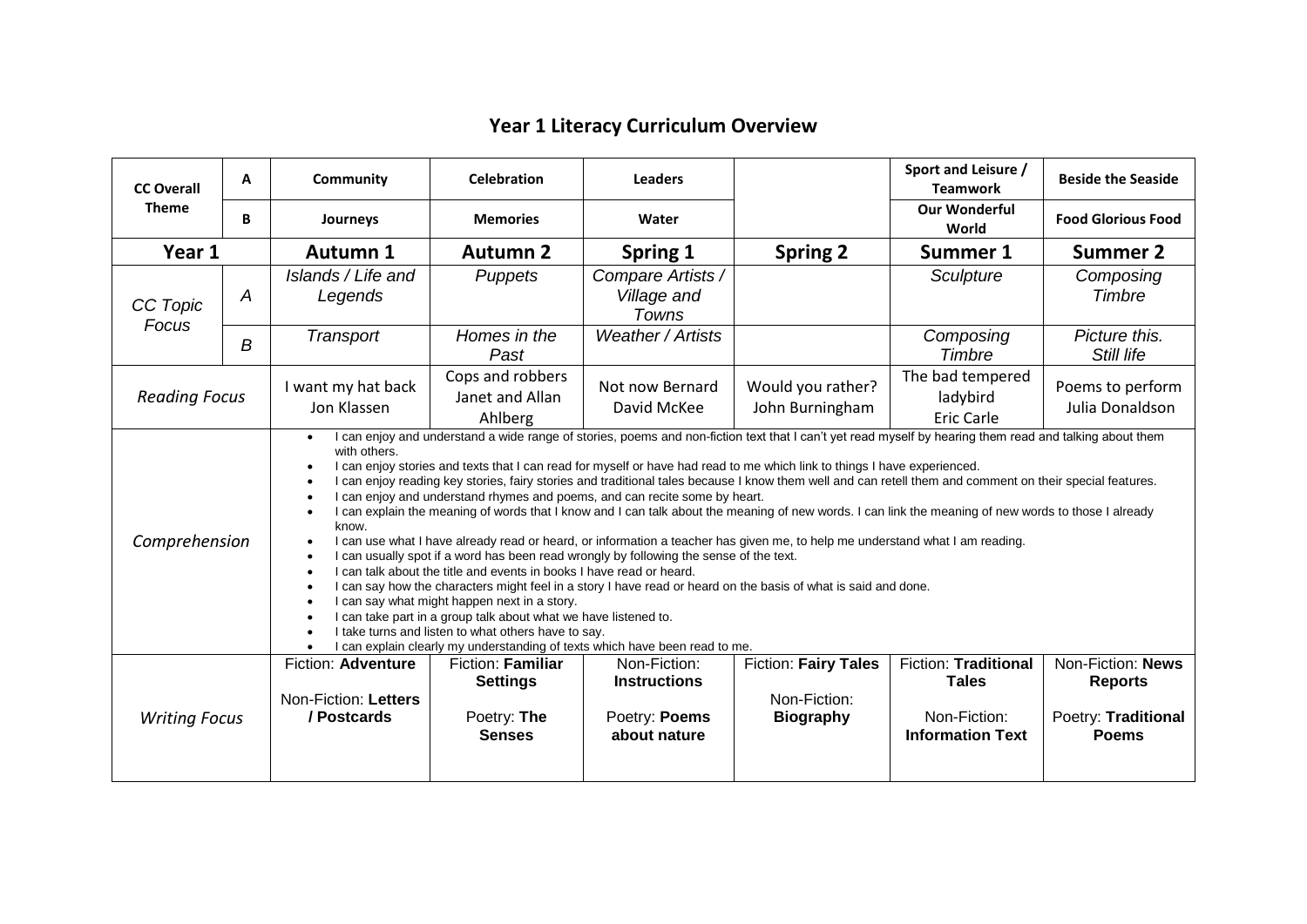|                                                          | Adventure:                                                                                                                                                                                                                                                                                                                                                                                                                                                                                                                                                                                                                                                                                                                                                                                                                            | <b>Familiar Settings:</b>                                                                                                                                                                                                                                                                                                                                                                                                                                                                                                                                           |                          | <b>Instructions:</b> |                                                            | <b>Fairy Tales:</b>                                                                                                                                                                                                                                                                                                                                                                                                                                                                                                                                                                                                                                                                                                                                                                                                                                                                                                                                              | <b>Traditional Tales:</b>               | Newspaper:             |
|----------------------------------------------------------|---------------------------------------------------------------------------------------------------------------------------------------------------------------------------------------------------------------------------------------------------------------------------------------------------------------------------------------------------------------------------------------------------------------------------------------------------------------------------------------------------------------------------------------------------------------------------------------------------------------------------------------------------------------------------------------------------------------------------------------------------------------------------------------------------------------------------------------|---------------------------------------------------------------------------------------------------------------------------------------------------------------------------------------------------------------------------------------------------------------------------------------------------------------------------------------------------------------------------------------------------------------------------------------------------------------------------------------------------------------------------------------------------------------------|--------------------------|----------------------|------------------------------------------------------------|------------------------------------------------------------------------------------------------------------------------------------------------------------------------------------------------------------------------------------------------------------------------------------------------------------------------------------------------------------------------------------------------------------------------------------------------------------------------------------------------------------------------------------------------------------------------------------------------------------------------------------------------------------------------------------------------------------------------------------------------------------------------------------------------------------------------------------------------------------------------------------------------------------------------------------------------------------------|-----------------------------------------|------------------------|
|                                                          | Refer to AP Guide                                                                                                                                                                                                                                                                                                                                                                                                                                                                                                                                                                                                                                                                                                                                                                                                                     | Refer to AP Guide                                                                                                                                                                                                                                                                                                                                                                                                                                                                                                                                                   | 2A opener<br>Time Opener |                      | Refer to AP Guide                                          |                                                                                                                                                                                                                                                                                                                                                                                                                                                                                                                                                                                                                                                                                                                                                                                                                                                                                                                                                                  | Refer to AP Guide                       | Main Point<br>Summary; |
| Alan Peat<br><b>Sentences</b>                            | Letters / Postcards:<br>Emotion word,<br>comma                                                                                                                                                                                                                                                                                                                                                                                                                                                                                                                                                                                                                                                                                                                                                                                        |                                                                                                                                                                                                                                                                                                                                                                                                                                                                                                                                                                     |                          |                      | <b>Biography:</b><br>2A Sentence<br>Emotion word,<br>comma |                                                                                                                                                                                                                                                                                                                                                                                                                                                                                                                                                                                                                                                                                                                                                                                                                                                                                                                                                                  | <b>Information Text:</b><br><b>BOYS</b> | Exclamation!           |
| Spoken Language                                          | stories and non-fiction.<br>$\bullet$<br>book.<br>$\bullet$<br>$\bullet$<br>$\bullet$<br>$\bullet$                                                                                                                                                                                                                                                                                                                                                                                                                                                                                                                                                                                                                                                                                                                                    | I can listen to and talk about a wide range of poems,<br>I can join in a talk about the title and what happens in a<br>I can recite some poems and rhymes by heart.<br>I can say out loud what I am going to write about.<br>I can speak a sentence before writing it.<br>I can read aloud my writing clearly enough to be heard<br>by the group and the teacher.<br>I can use words about the time (including telling the<br>time using o'clock and half past).<br>I can discuss and solve problems in familiar practical<br>contexts, including using quantities. |                          | <b>Word Reading</b>  |                                                            | I can use letter sounds to work out and read new words.<br>$\bullet$<br>I can say quickly the sound of all the letters and letter<br>$\bullet$<br>groups.<br>I can read new words correctly by blending the letter and<br>$\bullet$<br>letter group sounds I have been taught.<br>I can read some common exception words and see<br>$\bullet$<br>where the letter sounds are different.<br>I can read words made up of the letter sounds I know and<br>$\bullet$<br>which have endings -s, -es, -in, -ed, and -est.<br>I can read words of more than one syllable using sounds<br>$\bullet$<br>that I have been taught.<br>I can read words like I'm, I'll and we'll and understand<br>$\bullet$<br>that the apostrophe represents the missing letter or<br>letters.<br>I can read aloud books that use letters and letter groups I<br>$\bullet$<br>have been taught.<br>I can use the sounds I know to re-read books more<br>fluently and with more confidence. |                                         |                        |
| Writing -<br>Composition                                 | I can write sentences by saying out loud what I am going to write about.<br>$\bullet$<br>I can say my sentence out loud before I write it.<br>I can join my sentences together to make a story.<br>$\bullet$<br>I can read my sentence and check that it makes sense.<br>I can talk about my writing with my teacher or children in my class.<br>$\bullet$<br>I can read my sentence out loud so that children in my class can hear and understand me.<br>$\bullet$                                                                                                                                                                                                                                                                                                                                                                   |                                                                                                                                                                                                                                                                                                                                                                                                                                                                                                                                                                     |                          |                      |                                                            |                                                                                                                                                                                                                                                                                                                                                                                                                                                                                                                                                                                                                                                                                                                                                                                                                                                                                                                                                                  |                                         |                        |
| Writing $-$<br>Vocabulary,<br>Grammar and<br>Punctuation | I can add -s or -es to words to make them plurals e.g. dog, dogs; wish, wishes.<br>$\bullet$<br>I can add -ing and -er to the end of a word to make a new word e.g. helping, helper.<br>$\bullet$<br>I can show you how un- added to the beginning of a word can change its meaning.<br>I can put words together to make sentences.<br>I can use joining words like 'and'.<br>I can write a short story using sentences.<br>I can use spaces between words.<br>$\bullet$<br>I can use capital letters, full stops, question marks and exclamation marks at the end of sentences.<br>I can use capital letters for names, places, the days of the week and the word 'I'.<br>I can explain what these words mean: letter, capital letter, word, singular, plural, sentence, punctuation, full stop, question mark, exclamation<br>mark. |                                                                                                                                                                                                                                                                                                                                                                                                                                                                                                                                                                     |                          |                      |                                                            |                                                                                                                                                                                                                                                                                                                                                                                                                                                                                                                                                                                                                                                                                                                                                                                                                                                                                                                                                                  |                                         |                        |